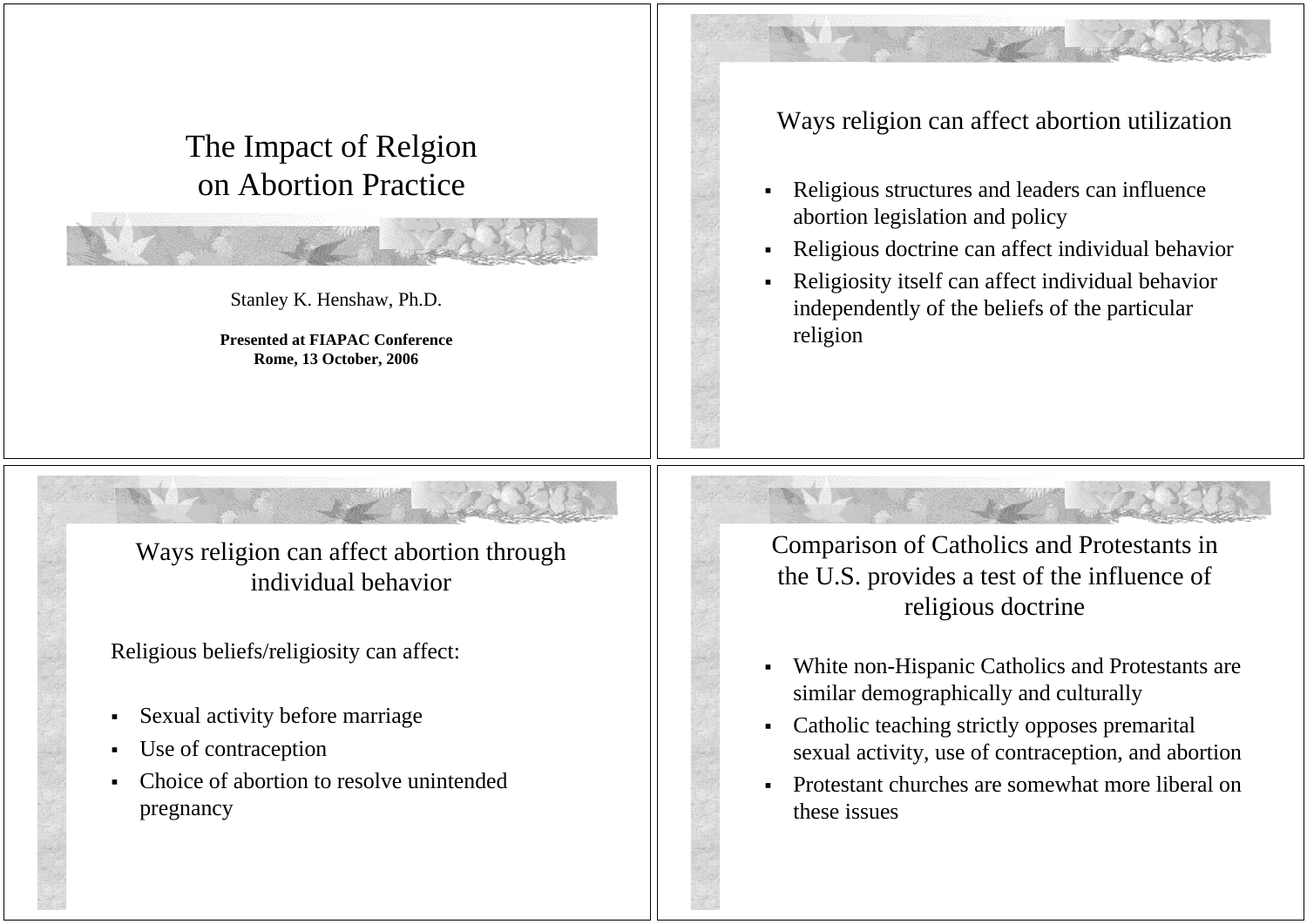## Data sources

- U.S. National Survey of Family Growth, 1995:  $N = 6483$  white non-Hispanic women
- U.S surveys of abortion patients, 2001 (N=10,863) and 1995 (N=9985)

Percent of unmarried white non-Hispanic women aged 15- 19 who have ever had sexual intercourse, United States, 1995 **Percent** 情景 内侧 60 40 40 en 20 11, 10,

Of white non-Hispanic women at risk of unintended pregnancy, percent not using any contraceptive method, United States, 1995 **Percent** 11,00 7.9 6.9 6.B 6.4 4 sentrate exercise exercise exercise

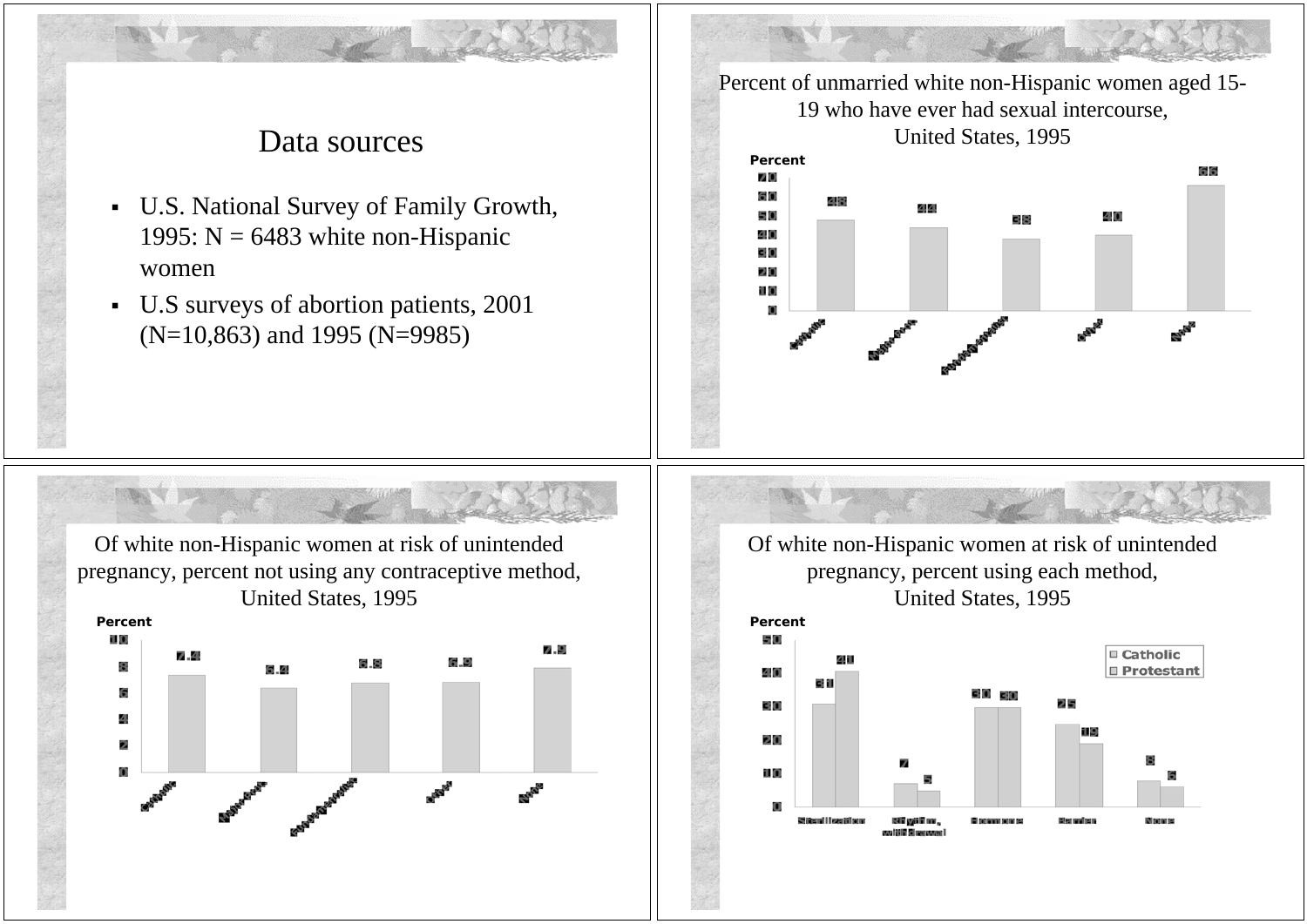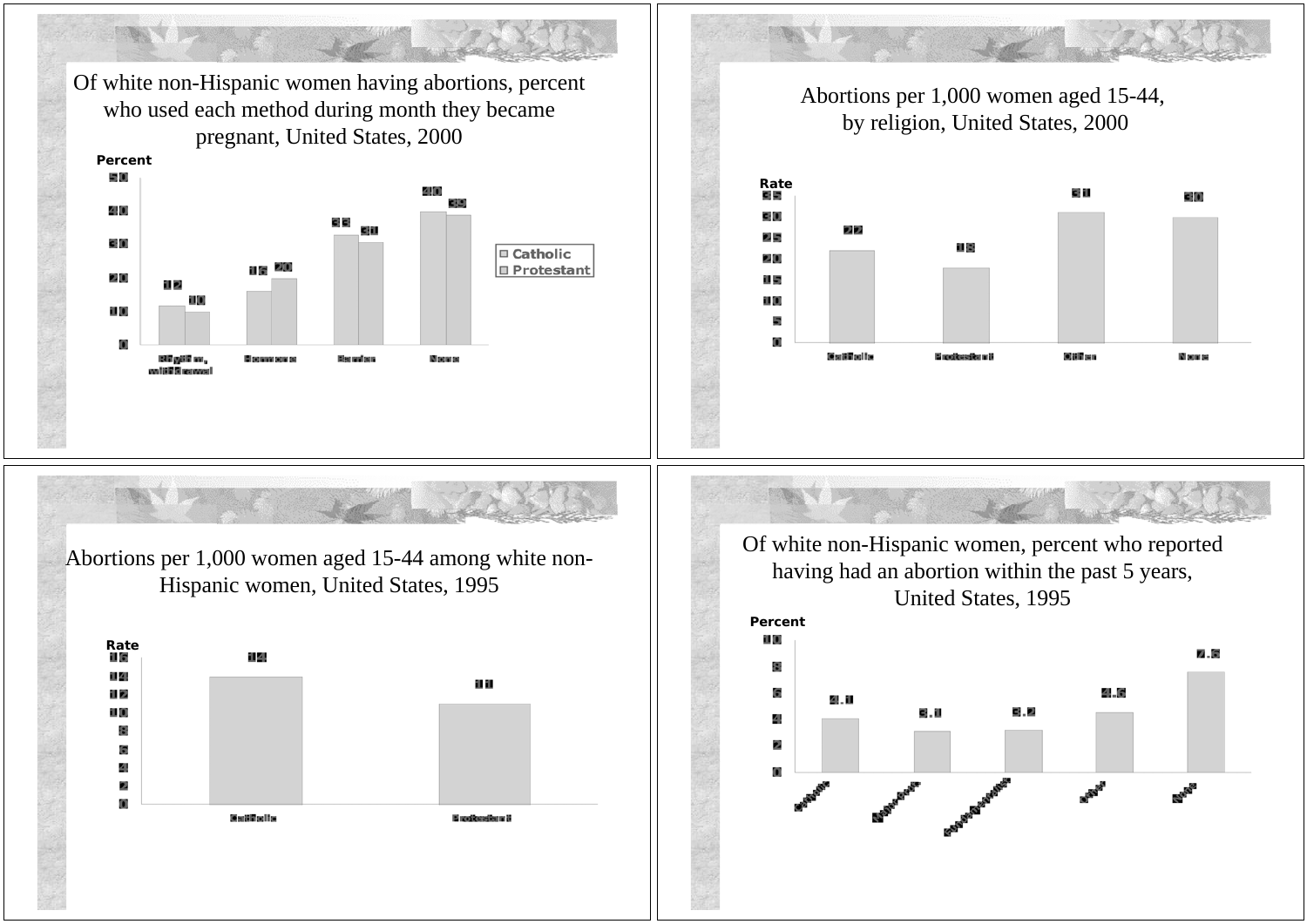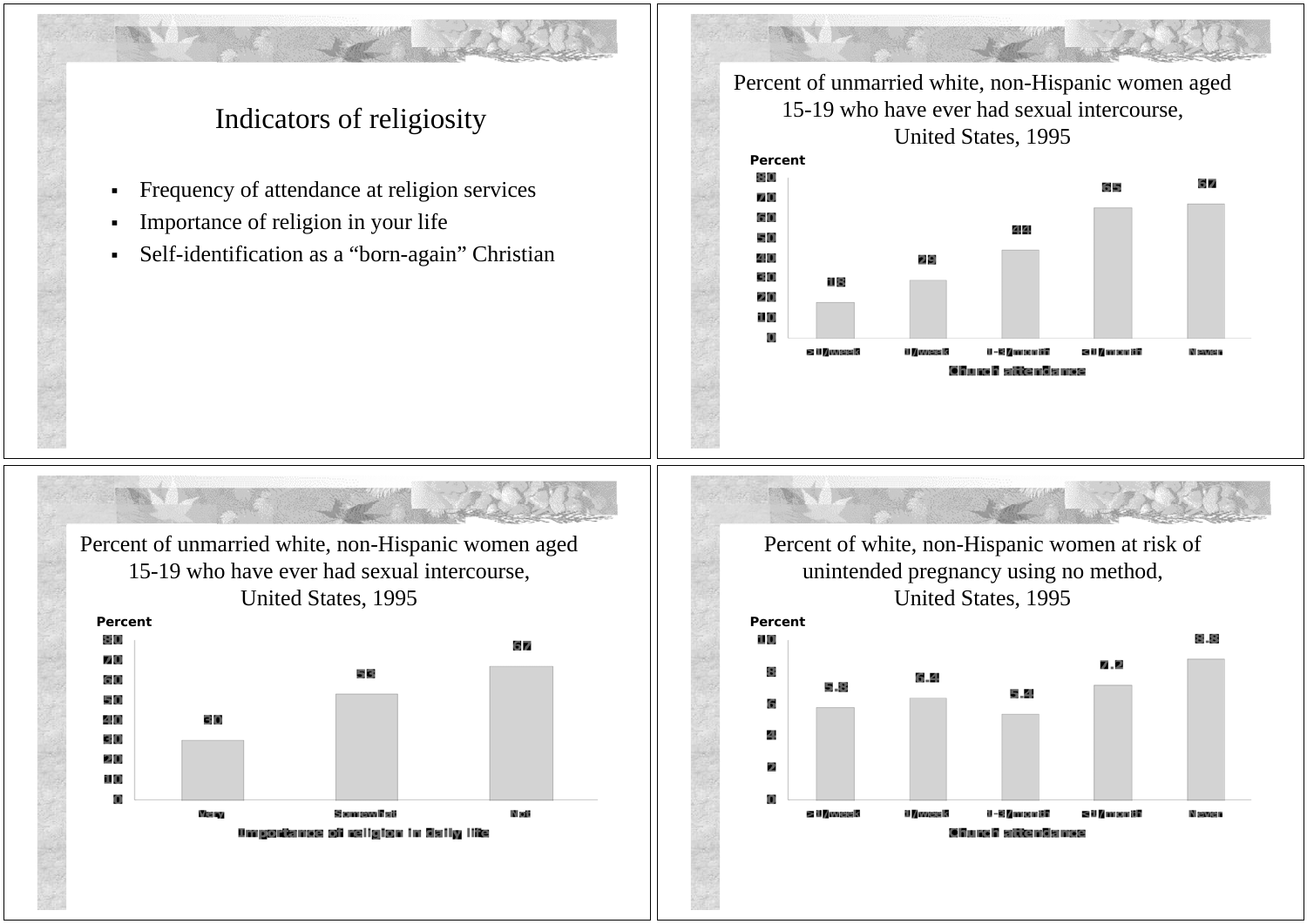Percent of white, non-Hispanic women at risk of White non-Hispanic women at risk of unintended unintended pregnancy using no method, pregnancy: contraceptive use by frequency of church attendance, United States, 1995 United States, 1995 **Percent Percent**  $\sqrt{2}$  >1/week 8.8 11,00 50 □ 1/week  $\Box$  1-3/month 6.8 鼎 間順 40  $\Box$  <1/month  $\square$  never 盾 30 ⊿ 20 11 (0) Very Steam sew Regi **Madi** Blue and now Silveral I feveriting El nomenco nomento Onogazia nes só nsiglano White non-Hispanic women at risk of unintended Percent of white non-Hispanic women or reproductive age pregnancy: contraceptive use by importance of religion, who reported having had an abortion within the past 5 United States, 1995 years, United States, 1995 **Percent Percent**□ Verv 7.2 50 圖 □ Somewhat 40 **Not important** 30 4.6 20 3.8 11,00 il.il il – El Managarit i R ≤ il Zimreontili **Newer** ≥ il *l*'avere l' 10 Marca 10 - eritike miljer proce